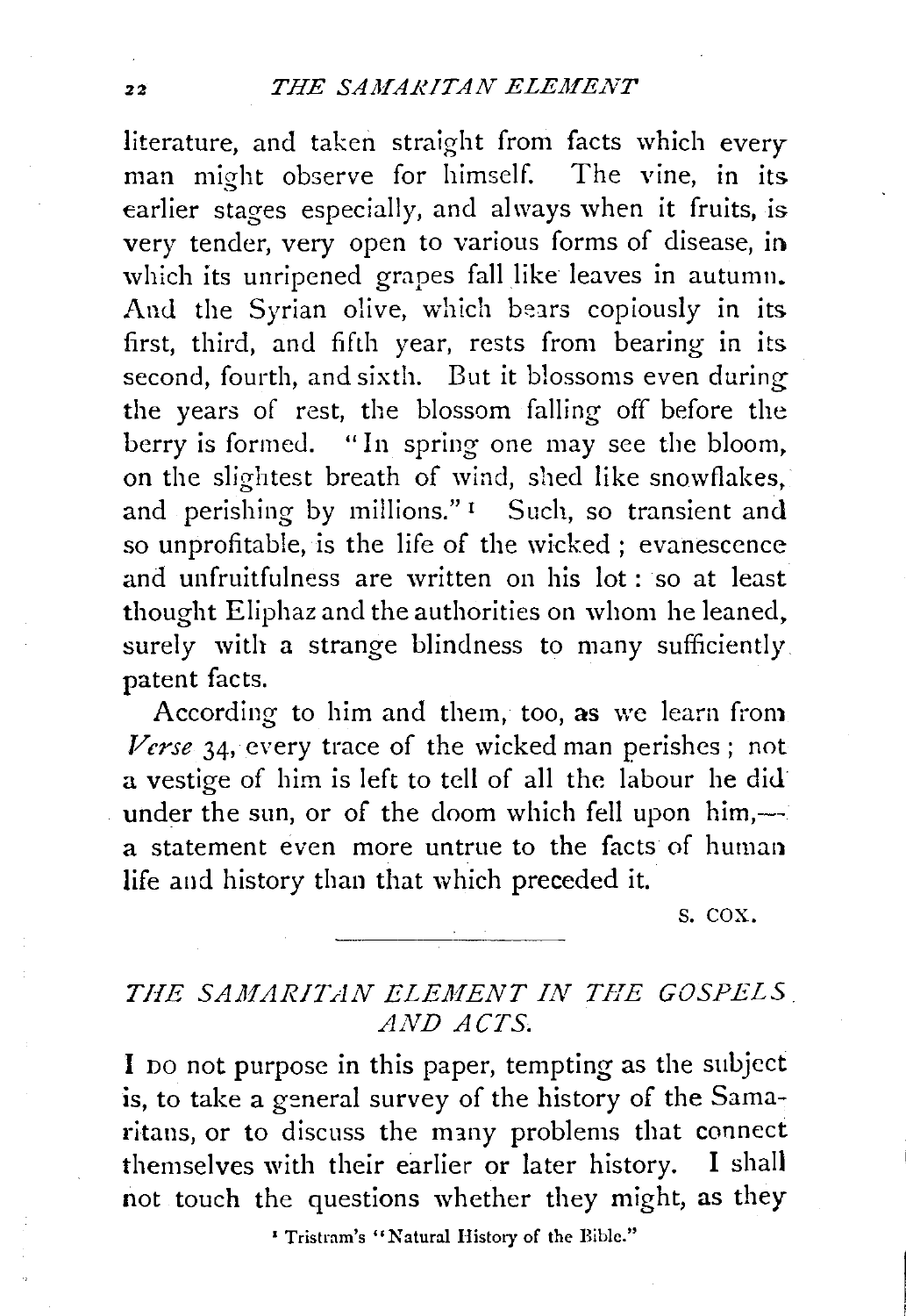themselves boasted, claim Jacob as their father, $I$  and trace their descent from him through Ephraim and Manasseh; 2 or were, as their Jewish enemies called them, aliens in blood, Cuthæans pure and simple; 3 nor whether, assuming that origin, there had been any later blending of races by marriage or migration ; nor to what ethnic affinities the latter name pointed. I shall not inquire whether they were guilty of the three offences of which the later Rabbis accused them, *i.e.,* that they worshipped a golden dove, and denied the Resurrection, and had sacrilegiously despoiled the Hebrew alphabet by robbing it of three of its letters. I shall not even ask what weight we are to attach to the statements of Josephus, that they identified themselves with the Zidonians, $4$ and requested Antiochus Epiphanes to allow their temple on Gerizim to be dedicated to Zeus, the god of the Greeks ; nor whether that temple owed its origia to the Sanballat who appears in the Book of Nehemiah,<sup>5</sup> or, as Josephus<sup>6</sup> states, to a later apostate of the same name in the time of Alexander. I am content to start with the facts that meet us in the New Testament, and to inquire what inferences may be legitimately drawn from them.

And  $(i)$  there is the singular phenomenon of a people claiming to be of the same faith and lineage as their neighbours to south and north and east, and yet scorned and rejected by them. Their sacred books are the same, they keep the same feasts and Sabbaths, they liave the same expectations of the Christ

 $\frac{1}{2}$  Jos. *Ant.* **xi.** 8, § 6.

<sup>3</sup> This name comes from the list of nations who are mentioned as having been brought by the king of Assyria "from Babylon, and from Cuthah, and from Ava, and from Hamath, and from Sepharvaim" (2 Kings xvii. 24).

<sup>4</sup> *Ant.* **xi.** 8, § 5; **xii.** 5, § 5. <sup>5</sup> Neh. ii. 10; vi. 1, et *al.* <sup>6</sup> *Ant.* **xi.** 8, § 6.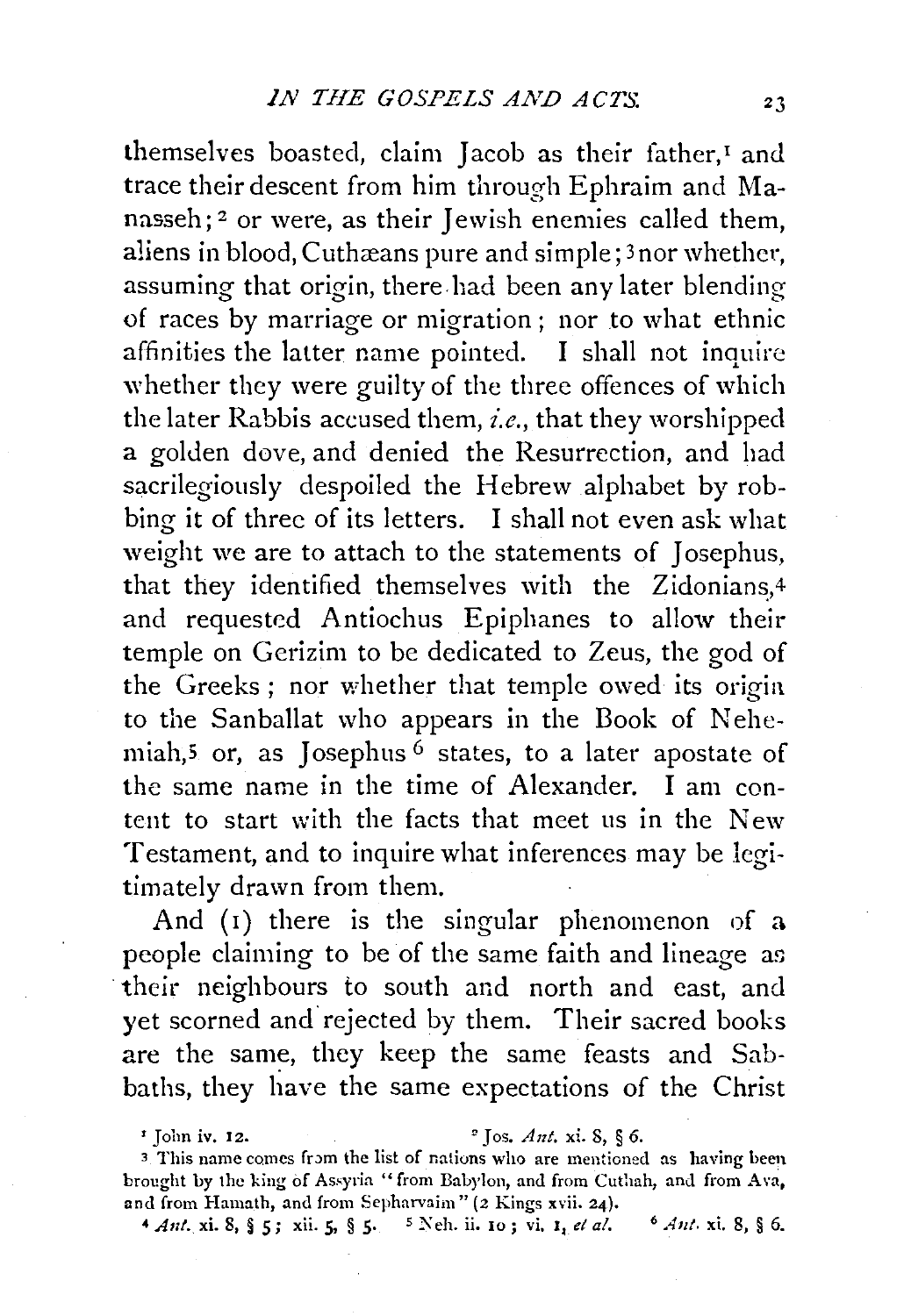who shall tell them all things;  $I$  and yet between them and the Jews, among whom they live, there is a profound and internecine antagonism. The main head and front of their offending is that they have set up a rival sanctuary to that of the temple at Jerusalem, as they pretended-pointing to passages in the Law, which, however, their rivals charged them with altering or interpolating-in accordance with the directions of the great Lawgiver. The antagonism became, as we know, more and more bitter as time passed on. The Jews had no dealings with the Samaritans.<sup>2</sup> In deliberate scorn they changed, as many have thought, the name of their capital Sychem into Sychar, the city of lies. He who ate a morsel from the hand of a Cuthæan was as one who eats swine's flesh. They fulminated terrible anathemas against them as apostates who were worse than the heathen, prayed that they might have no portion in the resurrection of the dead, and would not even receive a proselyte from the accursed race. The Samaritans, in their turn, revenged themselves by attacking and murdering pilgrims who were bound for the Holy City;<sup>3</sup> and, with a grim sense of humour, deceived the Jews who lived at a distance from Jerusalem by giving false signals of the first appearance of the new moon, so that they might lead them to observe the festivals that depended on it on the wrong day.4

Every student of the Gospels is familiar with the contrast which the words and acts of the Lord Jesus presented to those of the Rabbis of Jerusalem in relation to this strange people. At the very outset of his

<sup>&</sup>lt;sup>1</sup> John iv. 25. <sup>2</sup> Ibid. iv. 9. <sup>3</sup> Jos. *Ant.* xx. 6, § 1.  $*$  Lightfoot, *Hor. Heb.* chap. iv. ; Winer, R.W.B. s. v. Neu Mond.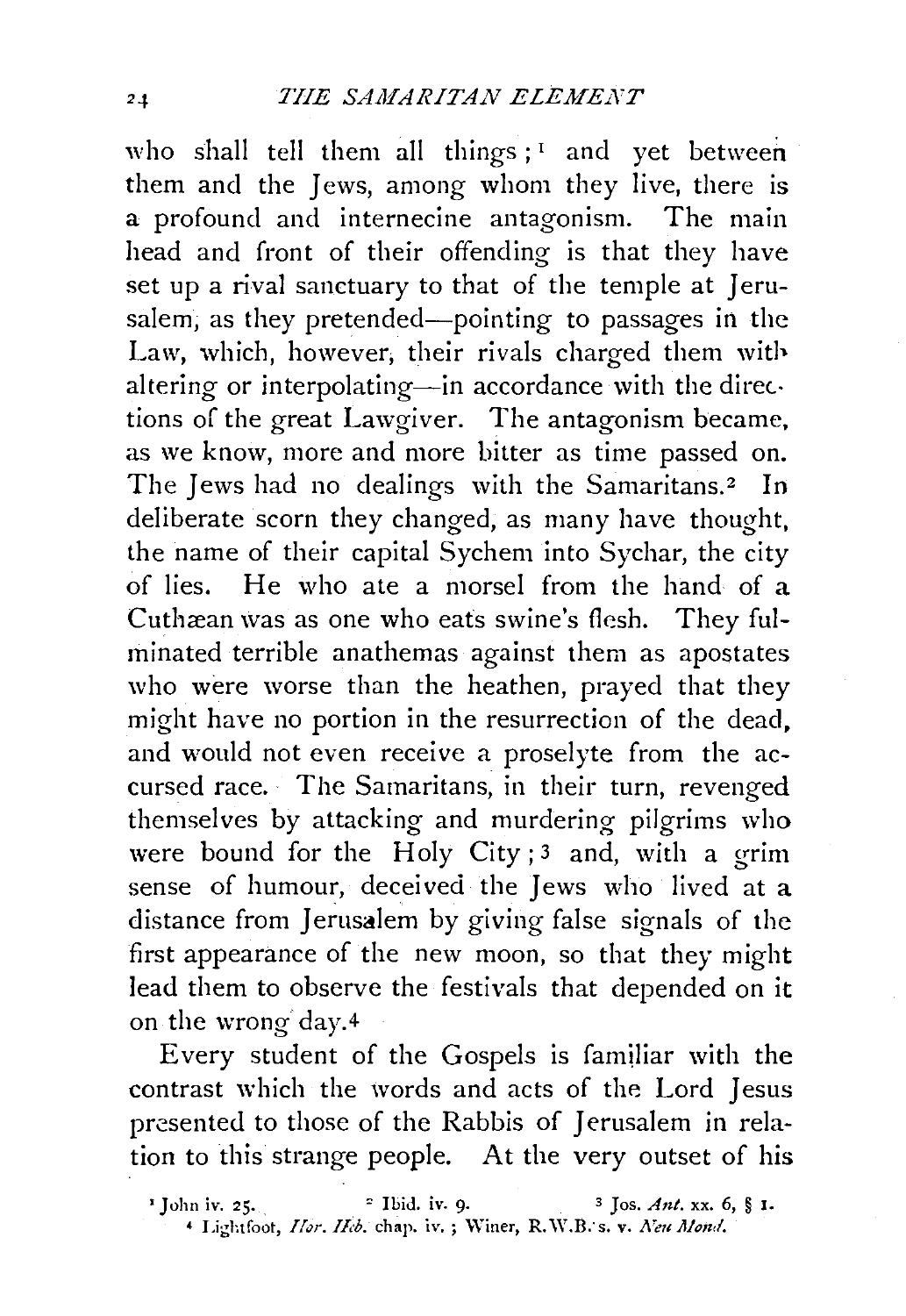ministry He passes through Samaria, and reveals to the Samaritan woman, sinner and outcast as she was, that He is the Christ whom she and her countrymen were expecting not less eagerly than the Jews themselves, and makes known to her the true universality of the worship of the Father.<sup>1</sup> He tarries for two days in the city which lay at the foot of the mountain on which their sanctuary -- then, after its destruction by John IIyrcanus in B.c. 129, lying in ruins-had in the old days stood, and numbers its inhabitants among his ear lies tadherents. <sup>2</sup>

In the first mission of the Twelve there is, indeed, an express exclusion of the Samaritans from the good news of the kingdom of which the apostles were the bearers; 3 but that exclusion is adequately explained by the facts  $(1)$  that the law on which He acted gave a priority to the lost sheep of the house of lsrael,4 and (2) that the disciples, themselves Galileans, and sharing the prejudices of their brethren of Judæa, were not as yet able to receive the truth of the expansion of his kingdom beyond the barriers of race, or the special sanctities. of holy places. But in his subsequent teaching we note step by step the gradual education which was to overcome their inherited prepossessions. Again and again He leads his disciples through the regions of Samaria. He singles out the Samaritan leper as one in whom He found an example of faith and gratitude which He had not found in Israel.<sup>5</sup> In the parable of the Good Samaritan- if indeed it be a parable, and not a history-the hated alien is brought before them as the true pattern of the love

<sup>1</sup> John iv. 21. <sup>2</sup> Ibid. iv. 41, 42. <sup>3</sup> Matt. x. 5.<br>4 Ibid. xv. 24. <sup>5</sup> Luke xvii. 16. <sup>5</sup> Luke xvii. 16.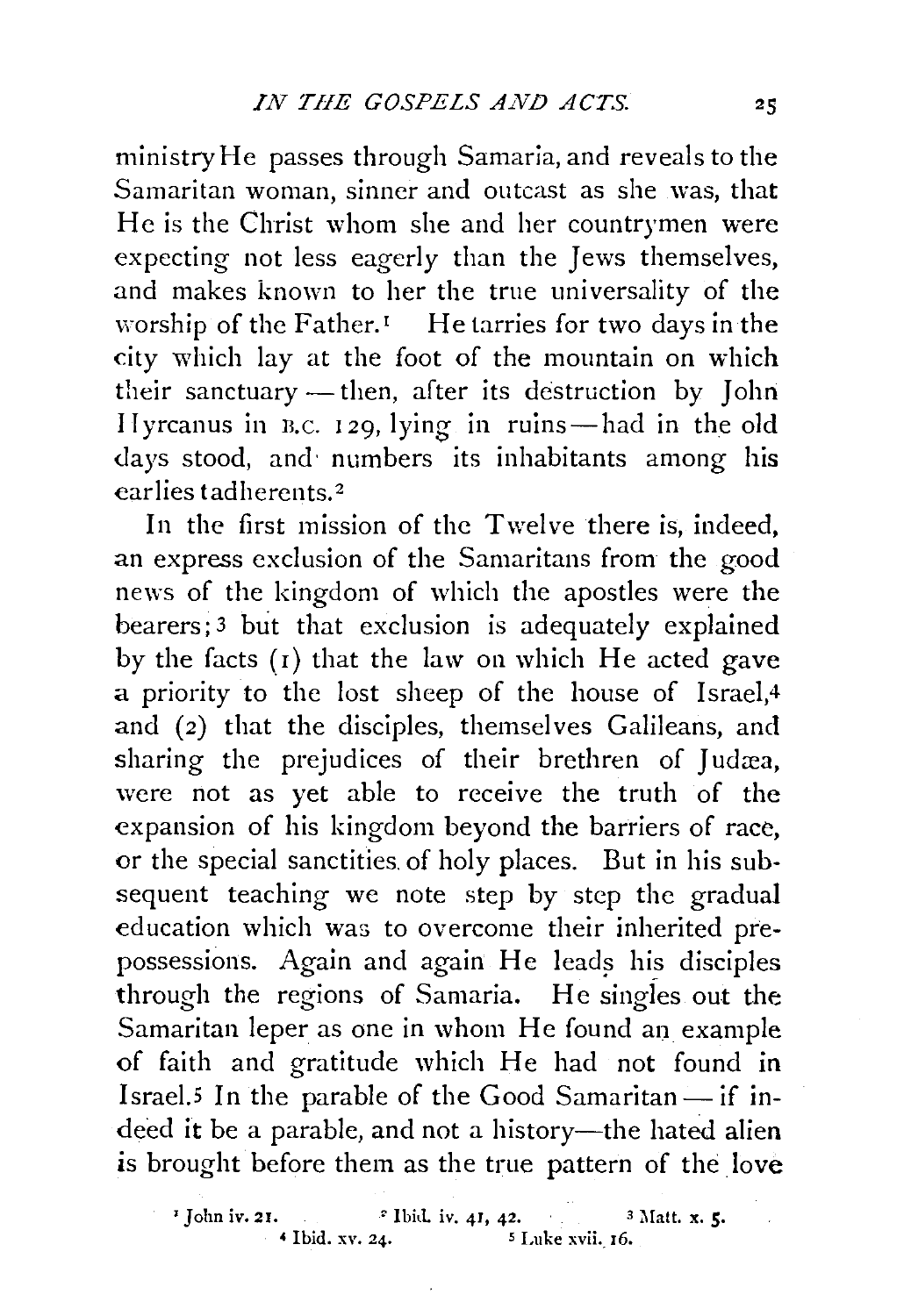which sees a neighbour in every man by virtue of his humanity, as contrasted with the narrow hardness of the priest and Levite.<sup> $I$ </sup> When in the journeys of which I have spoken He was met with rejection and exclusion because it was known that He was on his way to Jerusalem, He represses the fiery zeal· of the Sons of Thunder, who sought to call down fire from heaven upon the offenders, as Elijah had done on the soldiers of Ahaziah,<sup>2</sup> and tells them that they know not what manner of spirit they are of 3 In one instance it would seem probable that He actually kept the early days of the Feast of Tabernacles, not in Jerusalem, nor in his own home in Galilec, but in the company of the alien people.4

The Jews, who, during that Feast, hurled their reproaches at Him as being Himself a Samaritan,<sup>5</sup> would seem to have had some suspicion of the fact, or, at least, to have known to what extent He had shewn his sympathy for the people whom they hated. \Ve cannot be wrong in tracing a latent reference to them, as well as to the outlying natioqs of the heathen world, in the words, uttered, it will be remembered, during that very feast, which spoke of the "other sheep" who were not of the fold of the outward Israel, for whom, as for Israel, He, the Good Shepherd, was content to lay down his. life, and whom He was one day to gather together, so

• Luke x. 33· • 2 Kings i. 10, 12. 3 Luke ix. 52. 4 John vii. Io. \Yhen the brethren of the Lord bid Him go up to the Feast, He tells them that his time for doing so had not yet come. He then joumeys secretly, and appears in the courts of the Temple on the third or fourth day of the Feast. It follows from this that if he went after them, taking the road by which the Galilean pilgrims usually travelled (Jos. Ant. xx. 5, § 1), He must, as at other times, have passed through Samaria. It is possible that the incident of Luke ix. 52, above referred to, may have been connected with this journey. In Tischendorf's harmonistic arrangement (Synop. Evan. § 77-79) the two incidents are placed in close juxtaposition. **b s** John viii. 48.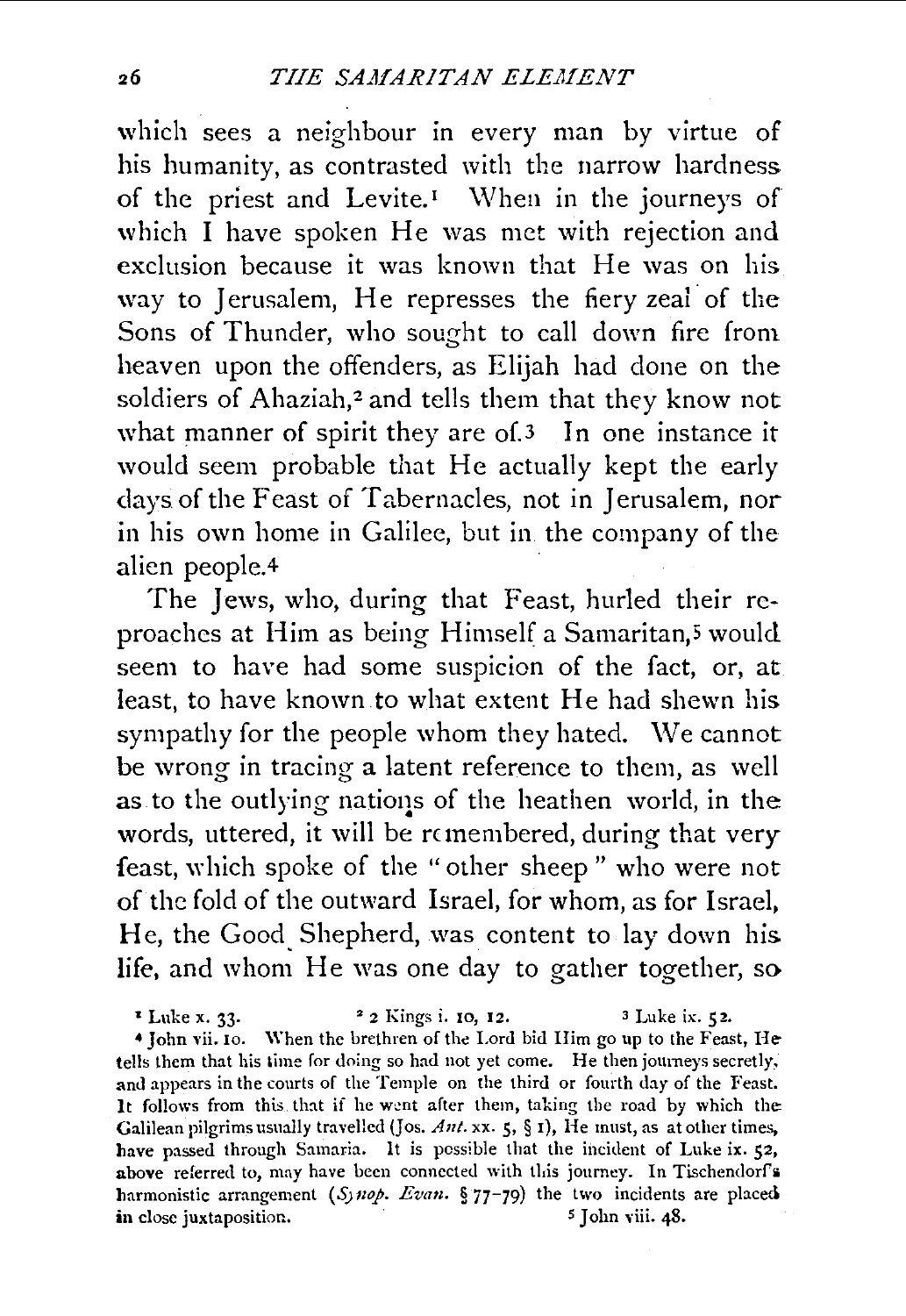that there might be one flock and one Shepherd.<sup>1</sup> And when the final mission is given by Him to his apostles after his Ascension, they hear words that must have appeared to them as an express and formal withdrawal of the limit that had at first been set to their work as evangelists, and which had been already tacitly cancelled by its absence from the commission given to the Seventy.<sup>2</sup> They were told that they were to be "his witnesses" in "Judæa *and Samaria*, and unto the uttermost parts of the earth." $3 \text{ We know how, in a}$ few months, the course of events brought about with unlooked-for rapidity the fulfilment of that command. In the dispersion that followed on the persecution of which Stephen was the victim, Philip, who, of the whole company of the Seventy, was obviously nearest to the martyr in spirit and power, went down to Samaria, and found in very deed that the good seed had been already sown, and that the fields were white already for the harvest.<sup>4</sup> The woman of Samaria may have been one of those who shared in the great joy of that city.<sup>5</sup> Where the wisest of the teachers of Israel had seen only those whom his ·heart abhorred, that "sat upon the mountains of Samaria," and the "foolish people that dwelt at Sychem,"<sup>6</sup> there was now planted an organized society as a living branch of the great family of God, the universal Church of Christ. The apostles felt, when they heard that Samaria had received the word of God, that the time had come for them to act on their Lord's command, and Peter and John went down, not now to call down fire from heaven to destroy, but to give to those that sought it that bap-

<sup>1</sup> John x. 16. <sup>2</sup> L·nke x. 1-16. <sup>3</sup> Acts i. 8.<br>iv. 35; Acts viii. 5. <sup>5</sup> H·id. viii. 8, 12. <sup>6</sup> Ecclus 4 John iv. 35; Acts viii. *5·* s 1hiJ. viii. 8, 12. 6 Ecdu.;. I. 26.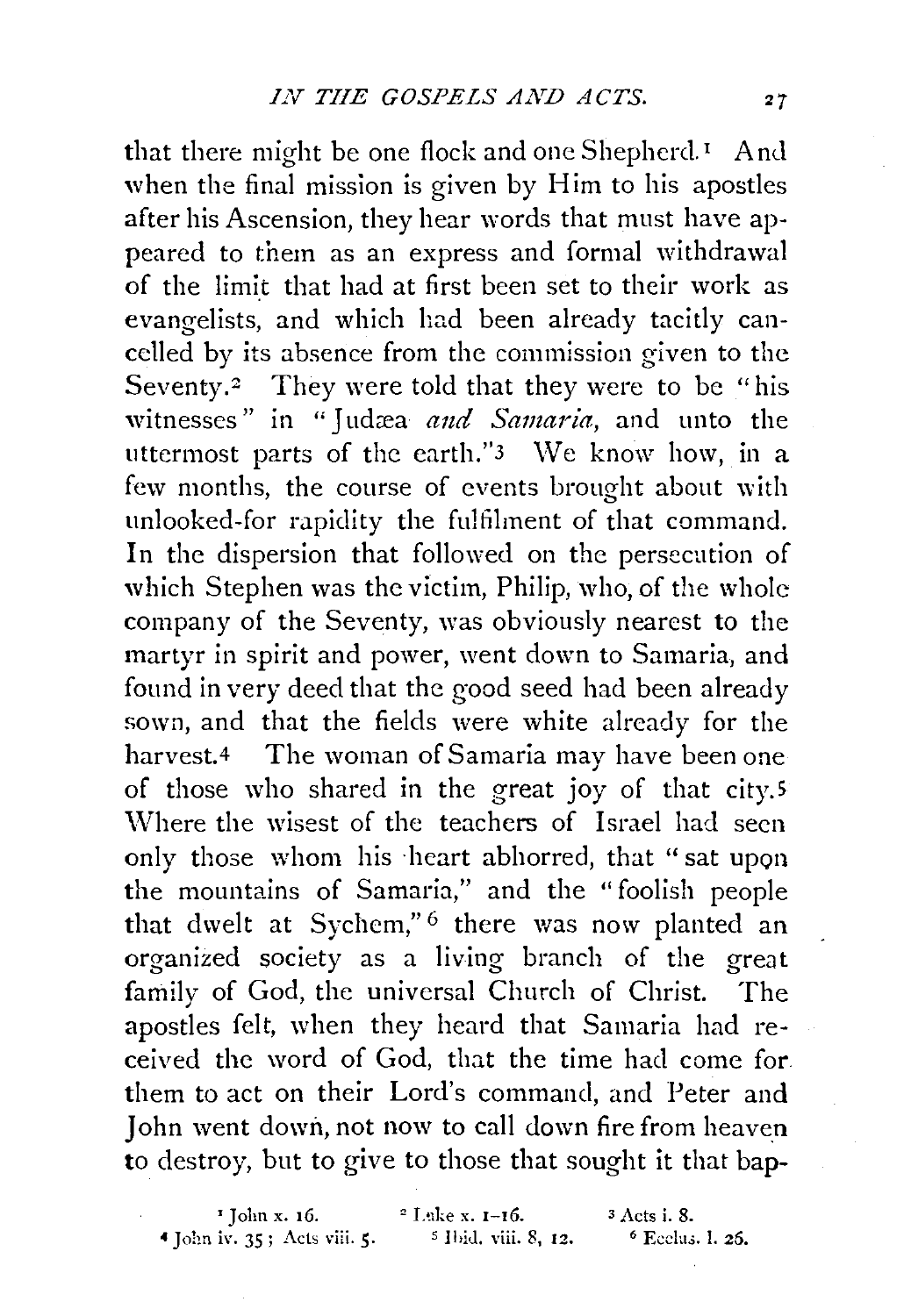tism with the Holy Ghost and with fire which was to illumine, to kindle, and to purify.<sup>1</sup>

With the strange episode of Simon the sorcerer-except so far as it shews the craving of the Samaritans, a craving roused, we may well believe, by the impression which our Lord's visit had left behind it, for a higher knowledge of God than had satisfied their fathers-I am not now concerned; but it is important to remember that the work of the apostles was not limited to the single city, whether it were Sebaste (Samaria) or Neapolis (Sychem), to which they first came. " They preached the gospel in many villages of the Samaritans." There was a Samaritan Church almost as numerous and influential as that of Judæa. We can well understand the effect that these tidings would have upon the Sadducean priesthood and the more zealous Pharisees. They would hear that the Samaritans had joined the Galileans in their acknowledgment of Jesus as the Christ. The words of Stephen, that "the Most High dwelleth not in temples made with hands," and .the inference which had been drawn from this that he had taught that Jesus of Nazareth should destroy the temple, and that he had thus blasphemed the Holy Place and the  $Law, 2$  were now seen in the light of the events that followed on them. We may well believe that a larger share than it is commonly credited with must be assigned to this admission of the Samaritans as working on the mind of Saul of Tarsus, already kindled into rage by Stephen's teaching, and rousing him to the white heat of the frenzy of fanaticism. If he followed the usual road to Damascus, as shewn in the Roman Itineraries,<sup>3</sup> and the

<sup>•</sup> Matt. iii. 11; Acts viii. 17. 2 Ibid. vi. 13; vii. 48.

<sup>&</sup>lt;sup>3</sup> See map in Conybeare and Howson's "St. Paul," vol. i. p. 92.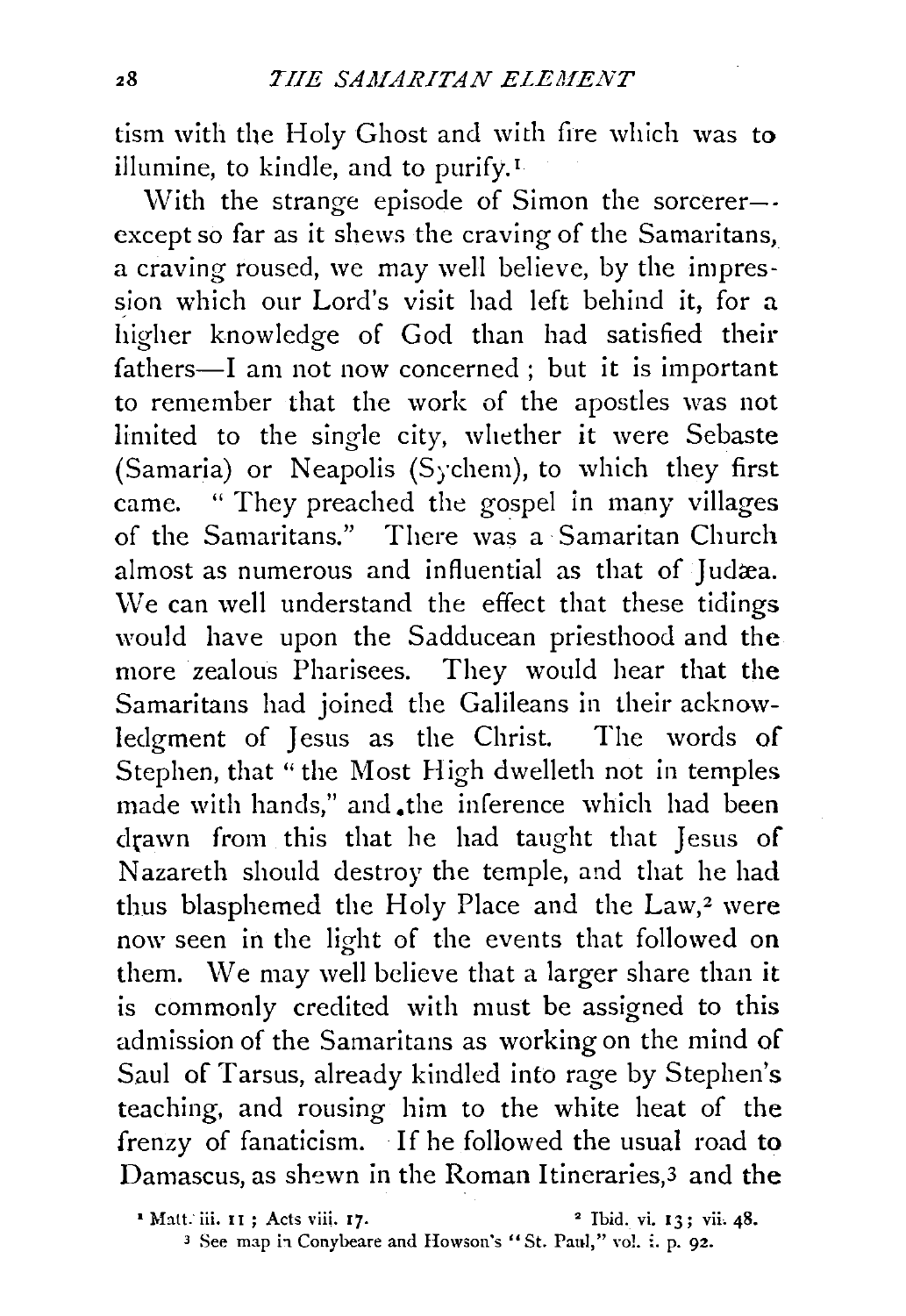traditions of the scribes allowed that even the strictest Pharisees might take it without defilement, he must have passed through Sychem itself, and been stirred to the "exceeding madness," to which he himself afterwards pleads guilty, by seeing there and in every village in Samaria those who held the faith which he was commissioned to destroy. By that road he may have returned again, when he came to Jerusalem after his conversion. Once again, we know, he passed through that country, and on a very different mission. He and his companion Barnabas were going up to Jerusalem, to contend for the freedom of the Gentile Churches.<sup>1</sup> They went, as feeling that the Samaritans had a common interest with them, "through Phœnice and Samaria." They told them of the conversion of the Gentiles, and once again " there was great joy in that city," and throughout the whole region. We can scarcely doubt that they would return to Antioch by the same route when he and his fellow-travellers brought with them that decree of the Council of Jerusalem which was accepted as the Great Charter of the freedom of the Gentile Churches, and which, legitimately enough, was held to include the Samaritans in the range of its concessions. In emancipating all who were not of the seed of Abraham according to the flesh from any obligation to obey the ceremonial law of Moses, it practically left the Samaritans free to ·worship, if they thought fit, on the mountain of Gerizim-the temple, as we have seen, was no longer standing-as the apostles worshipped in the temple at Jerusalem ; to eat their passover, and keep their other feasts, after the manner of their fathers. It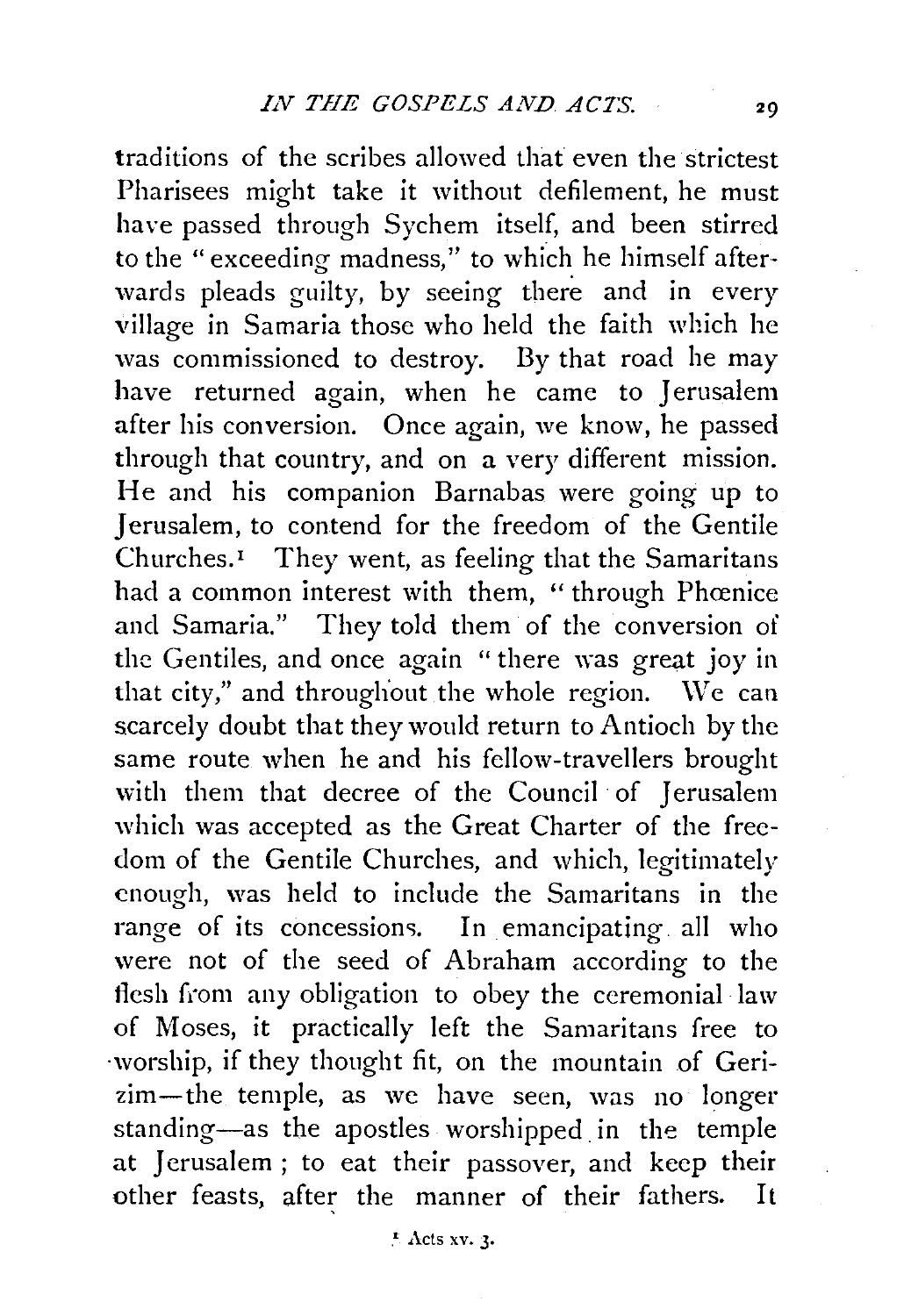invited them to join in that new and higher worship which was before long to supersede the ritual of both the sanctuaries, and to unite Samaritan and Jew alike with all who "worship the Father in spirit and in truth."

Here, so far as the New Testament is concerned, cur knowledge of Samaria ends, and I do not now care, full of interest though they are to the student of Church history, to follow the legends of the Clementine " Homilies" and " Recognitions," which have transformed the sorcerer of Samaria into "the hero of the romance of heresy." I aim, however, at something more than a mere review of familiar facts, even though that review may have placed some of them in a light which may be comparatively new. We need here also, in dealing with'the facts themselves, and with the channels through which we know them, that *prudens interrogatio* which is, as the Master of the Wise has taught us, as the *dimidium scientic*. In following the method in which the great scholars of Germany have led the way, not as accepting all the theories which they have elaborated as to the tendencies and aims of the books of the New Testament, but as thankful to them for having taught us how to work upon their lines, we may enter on that questioning process, and find that it leads us to results of no little interest

It is obvious on the surface that it is to St. John and to St. Luke, pre-eminently to the latter, that we owe nearly all that the New Testament brings before us as to these Samaritans. In St. Matthew the name meets us only in the command which forbids the apostles, on their first journey, to enter into any of their cities.<sup>1</sup>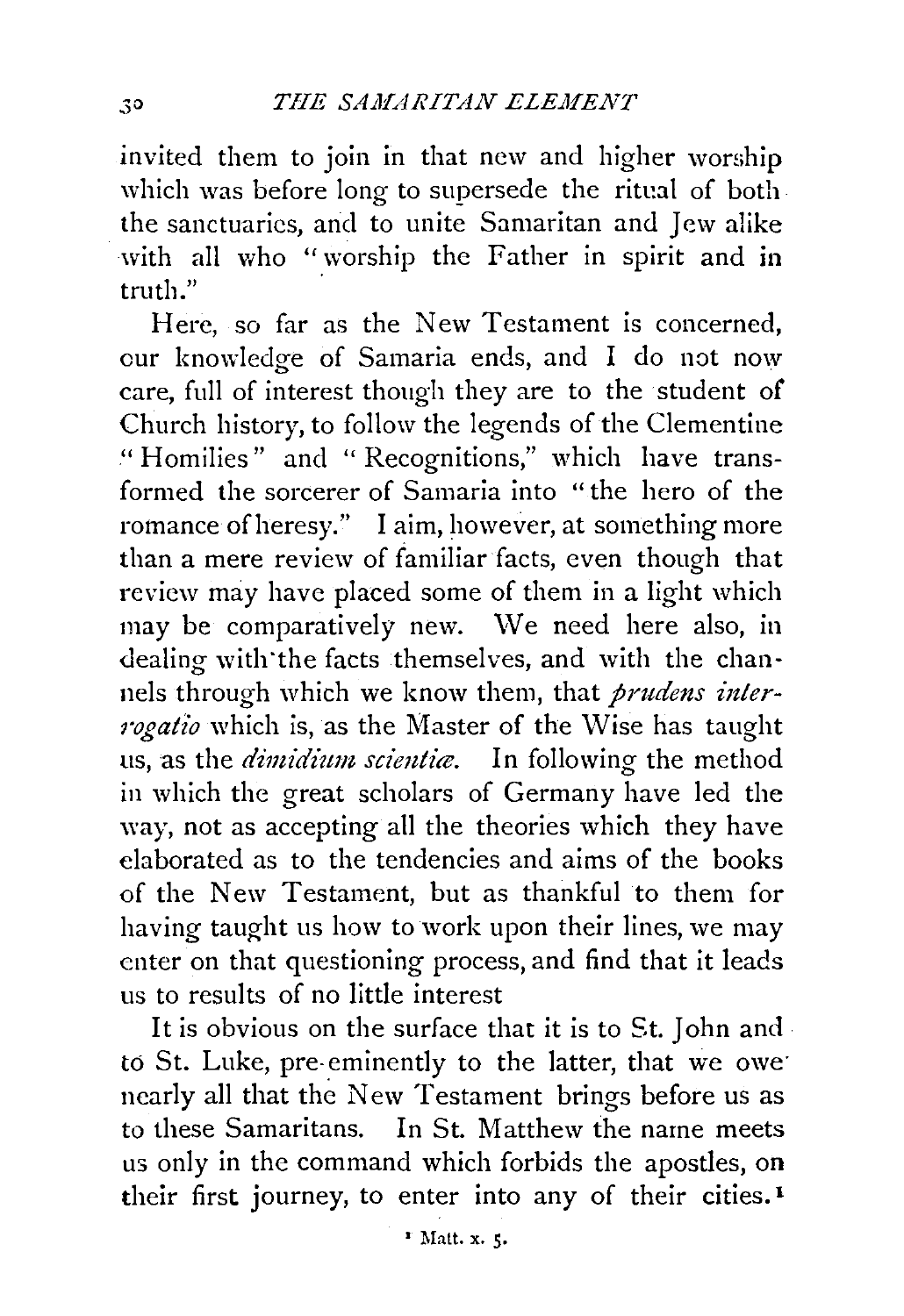In St. Mark it does not occur at all, nor, indeed, in any other of the canonical books but the Gospel of the beloved disciple and the two books which we owe to Luke the physician. Of the latter we know that he was not himself one of the eye-witnesses of the things which he relates,  $l$  and it is therefore a legitimate question to ask, Who were probably his informants? As far as much of our Lord's ministry is concerned, we get, as I have endeavoured to shew elsewhere,<sup>2</sup> a satisfactory explanation of many of the most characteristic features of his Gospel by supposing that he obtained his knowledge partly through the "devout women" who followed our Lord, or from members of the Herodian family and household. I do not exclude those informants here, but it is obvious that, as regards one large section of the facts which have come under our notice, there was another who, as having been a chief actor in the work, could give a report which a historian like St. Luke would welcome, as likely to be accurate. \Vhen the writer of the Acts accompanied St. Paul on his last journey to Jerusalem, they stayed " many days" at Cæsarea, in the house of Philip the Evangelist.<sup>3</sup> From him he may well have heard all the history in which he had played so prominent a part: the murmuring of the Hellenistic Jews against the Hebrews, the speech and the death of Stephen, his own mission in Samaria, the conversion of the Ethiopian eunuch and of Cornelius. In that mission he, the Evangelist in the old sense of that word, must have come across not a few who remembered our Lord's visits to their cities or villages; and it is surely not improbable that what

' Luke i. 2.

<sup>9</sup> Introduction to St. Luke, in Bishop Ellicott's "New Testament Commentary<br>r English Readers."<br>Residence of the state of the state of the state of the state of the state of the state of the state of the state of the stat (or English Readers."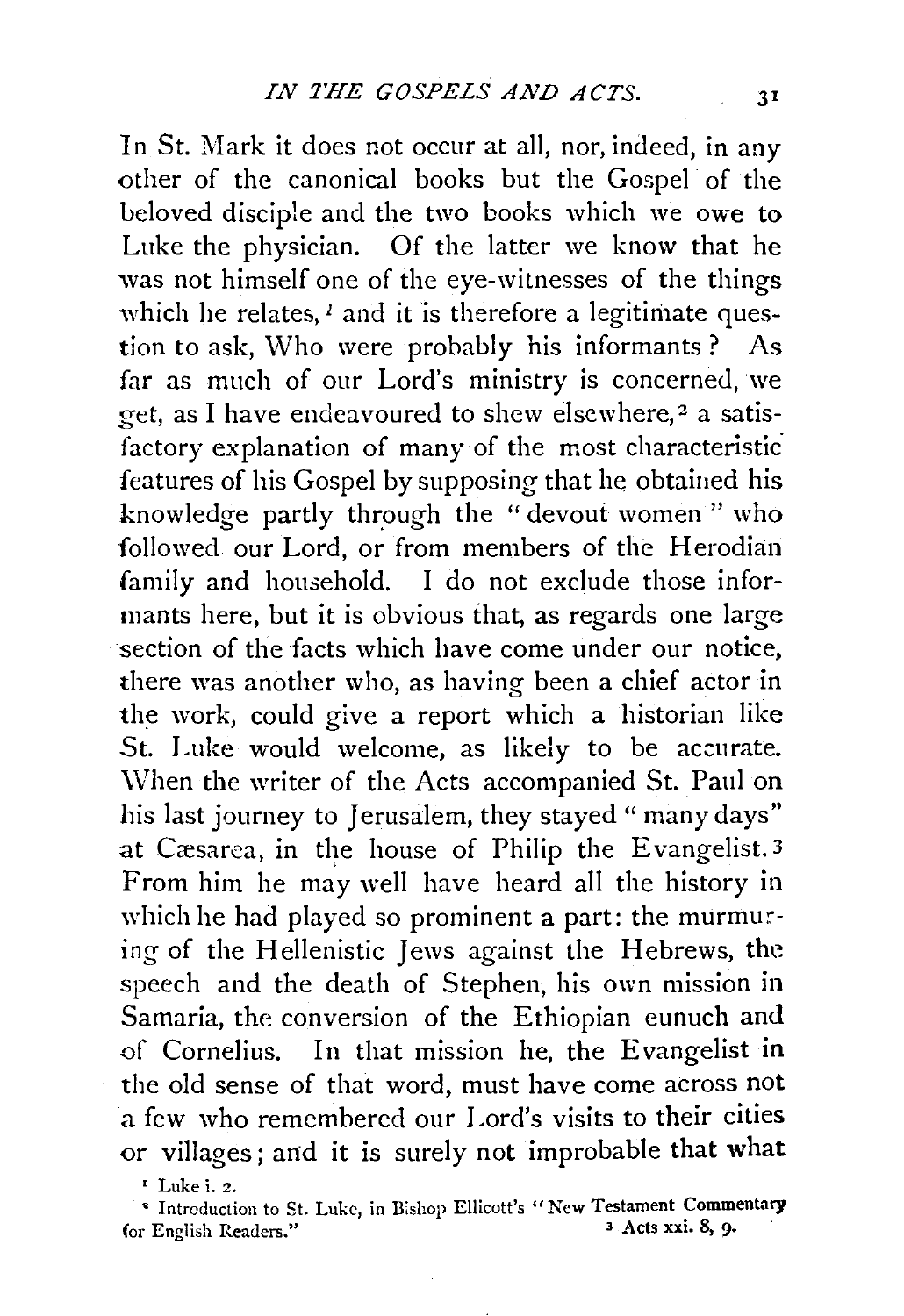St. Luke thus heard from Philip led him, during St. Paul's imprisonment at Cæsarea, to travel into Samaria, and there to collect the materials his use of which made him an Evangelist in the later and more technical sense.

It is obvious, however, that this hypothesis does but carry us back to a yet further question. What, we ask, led Philip to take the lead in this work of evangelizing Samaria ? The tradition of the early Church (I admit, however, that it is not known to be earlier than Epiphanius), that both he and Stephen had been of the number of the Seventy, is at least probable in itself, and it has the merit of explaining some of the phenomena that have come before us. It is hardly conceivable that men should have been chosen for a conspicuous work at that early stage of the Church's growth unless they had been of the number of the disciples who had been witnesses of the Resurrection. Those who had been chosen by their Lord to prepare his way were, next to the apostles, prominent above all other disciples. The number "seventy" implied, as I have shewn in a note on Luke x.  $I, I$  that they represented those who were to be as the prophets of the new Society, corresponding to the seventy elders on whom the Spirit of the Lord came in the company of the older Israel ;2 and as such they would naturally be among those who would be recognized by the Church at Jerusalem as " full of the Holy Ghost and of wisdom." 3 We are at no loss as to the occasion or the conditions of that mission of the Seventy. It came soon after that Feast of Tabernacles which our Lord had begun in Samaria,

 $P$  New Testament Commentary for English Readers." <sup>3</sup> Acts. vi. 3.

2 Num. xi. 16.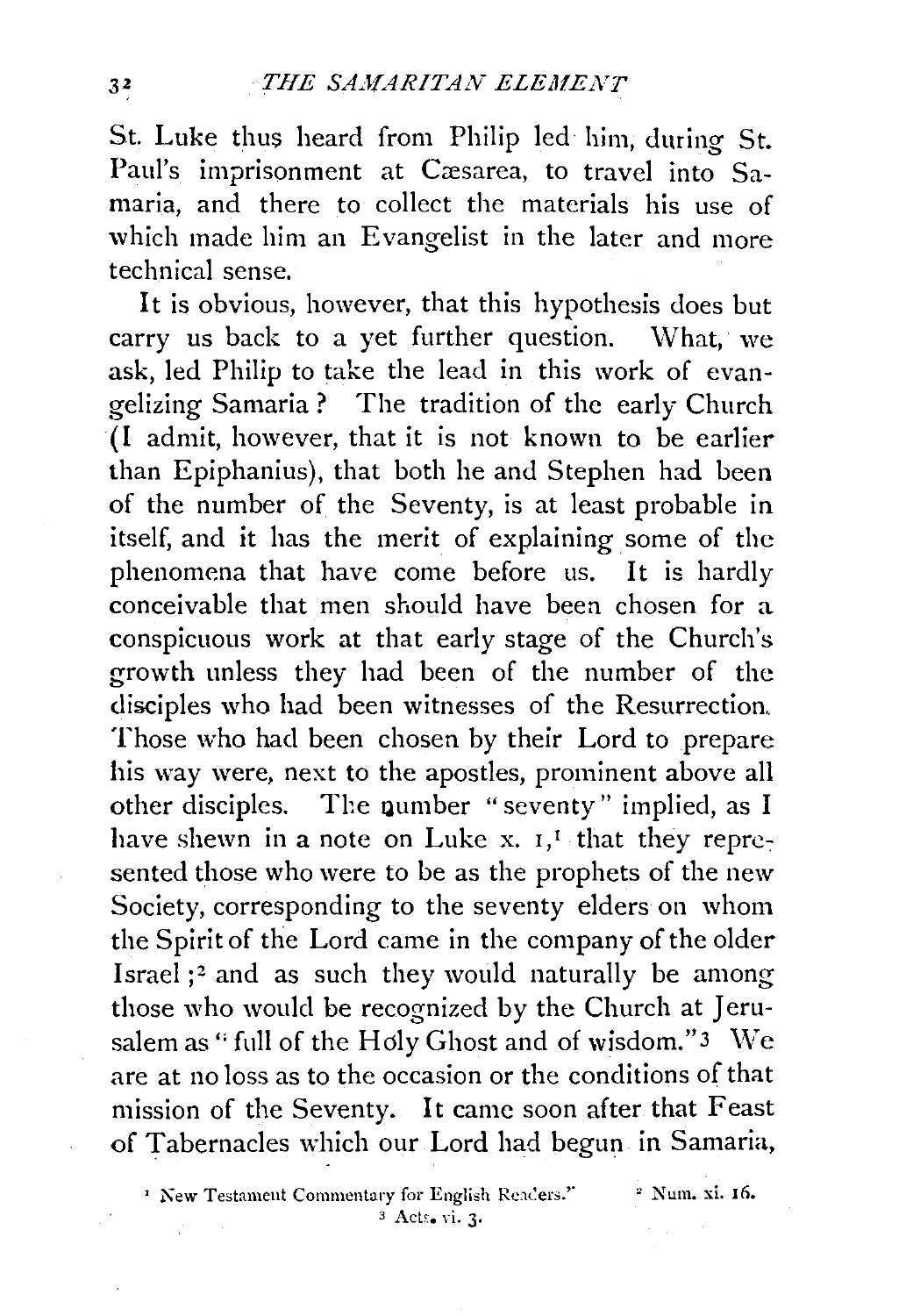and in which He Himself had been reproached as a Samaritan. It followed close upon the refusal of the Samaritan village to receive the Lord Jesus, and the request of James and John that they might call down fire from heaven.<sup> $I$ </sup> It was followed almost as closely by the parable of the Good Samaritan,<sup>2</sup> as if He meant to shew that He was persuaded better things even of those who had thus rejected Him. The disciples were to learn that the law, *meliora latent*, was applicable there also. The very number seventy, reminding men as it did of the seventy oxen that were offered at the Feast of Tabernacles for all the nations of the world, was symbolic of an expansion from which Samaria would not be excluded. And the Seventy were sent, two and two before his face, into every city and place whither He Himself would come;<sup>3</sup> and his journeyings at that stage of his ministry, while they tended ultimately to Jerusalem, led Him, we are told, "through the midst of Samaria and Galilee," 4 and so it was that He was brought into contact with the Samaritan leper. It hardly admits of a doubt, accordingly, that Samaria was the chief mission field of the Seventy; that it was there that they had seen the devils subject to them in their Master's name; there that He had beheld in vision, "Satan, as lightning, fall from heaven."5 On this supposition, then, Philip's mission work in Samaria was the continuation of the good work which He had then begun. As his namesake the Apostle had been the first to bring Greek, *i.e.*, Gentile, worshippers to the feet of Christ, so he felt himself called to bring in the outcast Cuthæans. He had no antipathies to over-

<sup>1</sup> Luke ix. 52. <sup>2</sup> Ibid. x. 33. <sup>3</sup> Ibid. x. 1.<br><sup>4</sup> Ibid. xvii. 11. <sup>5</sup> Ibid. x. 17. 18. <sup>5</sup> Ibid. x. 17, 18. VOL. VII. 3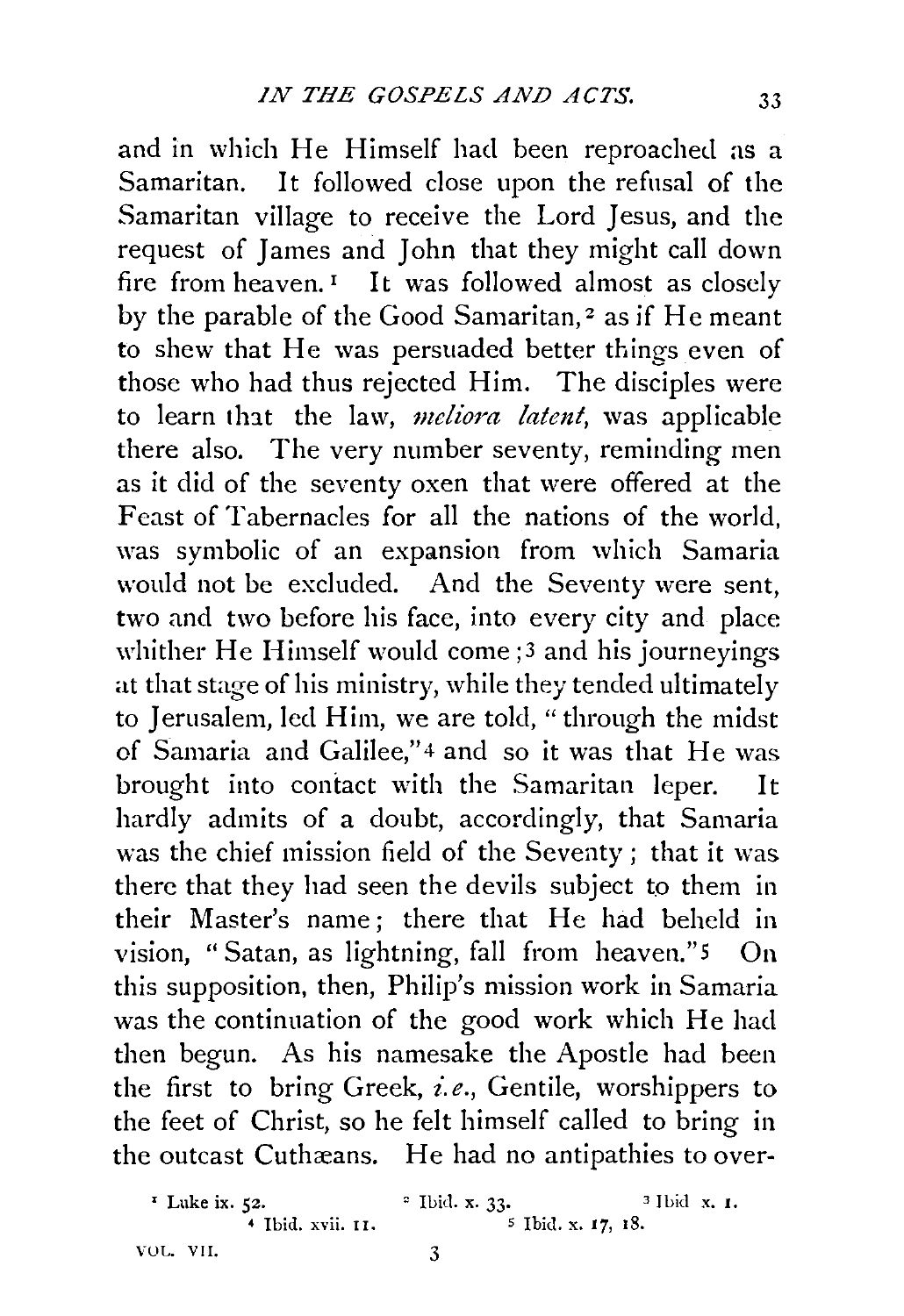come. He had already learnt to think of the Samaritans as those who, though in "the highways and hedges," were bidden by his voice to the marriage supper of the King.<sup>1</sup>

There was then, if this conclusion is legitimate. a Samaritan element in that company of the seven socalled Deacons, a Samaritan factor in the problem which at that time presented itself. But here the record of St. John comes in, and throws yet further light on the question with which we have to deal. The whole speech of Stephen is hardly more than a historical expansion of the truth which our Lord had proclaimed in his conversation with the woman of Samaria, $2-$ "The hour cometh when ye shall neither in this mountain, nor yet in Jerusalem, worship the Father;  $\dots$ . but the hour cometh, and now is, when the true worshippers shall worship the Father in spirit and in truth." It is as though that great thought had sunk deep into his mind, as though his past work as one of the wider fellowship of the Seventy had given him manifold illustrations of its truth, and he felt that the time had come when it was right to proclaim it, regardless of consequences, even though it might stir up priests and people to the madness of rage or hatred, and even alienate the better portion of the Pharisees, who, like Gamaliel, had hitherto advocated a policy of moderation.

But, if I mistake not, the fact of these Samaritan associations offers also a more adequate explanation than any that are commonly received of at least one of the difficulties, which to some minds have been serious stumbling-blocks, in St. Stephen's speech. He states

 $\frac{1}{2}$  Luke xiv. 23.  $\frac{1}{2}$  John iv. 21.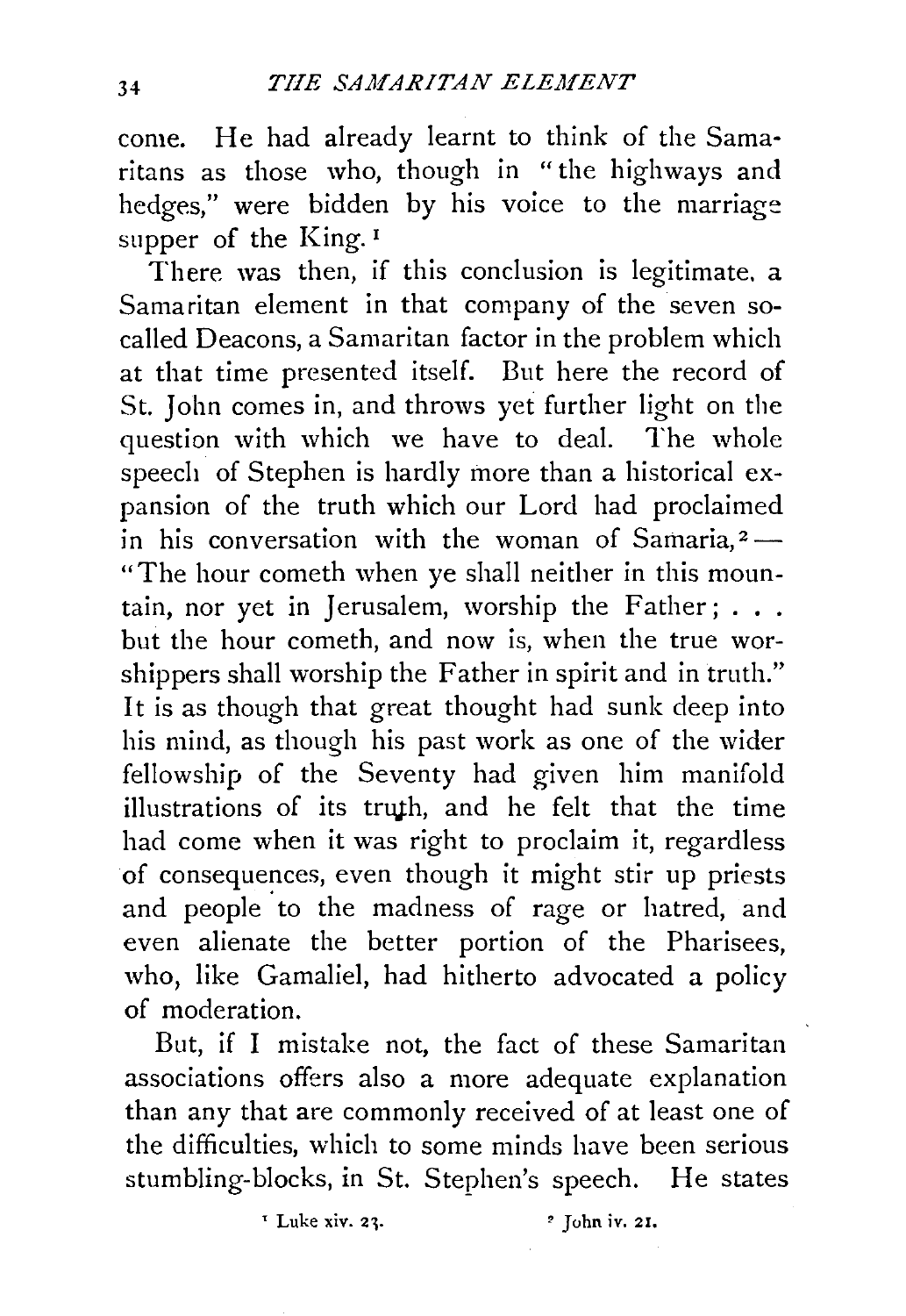incidentally that Jacob went down into Egypt and died, " he, and our fathers," and " were carried over into Sychem, and laid in the sepulchre that Abraham bought for a sum of money of the sons of Emmor the father of Sychem."<sup>1</sup> We turn to the narrative of Genesis, and we find that Abraham, Isaac, and Jacob were buried, not in Sychem, but in the cave of Machpelah, which was bought of the ''children of Heth; *"z* that, with the one exception of Joseph, there is no record of the burial-place of any of the sons of Jacob; and that the ground at Sychem was bought of the children of Hamor, Shechem's father, not by Abraham, but by Jacob. 3

I need not now discuss the explanations which have been given by many commentators of this apparent contradiction. It is not wise, on the one hand, to start in such an inquiry with a preconceived theory that there can be no historical inaccuracy in such a speech as Stephen's; nor to assume, on the other, that St. Luke's narrative must be throughout untrustworthy because he reports a speech that contains such inac- -curacies. The more natural conclusion is that one who .so reported what a moment's reference to the Greek version of Genesis would have enabled him to correct, must have been at least a faithful reporter, who repro- ·duced the document that was placed before him, or took down what he heard from the lips of his inform-· .ant. And if that informant, whether Philip or another or Stephen himself, had been brought into contact witL the Samaritans, and come under the influence of their traditions, we have, at least, a natural explanation as

 $1 \text{ A}$ cts vii. 15, 16. • <sup>2</sup> Gen. xxv. 9; xxxv. 29; 1. 13. ' Ibid. xxxiii. 19; Josh. xxiv. 32.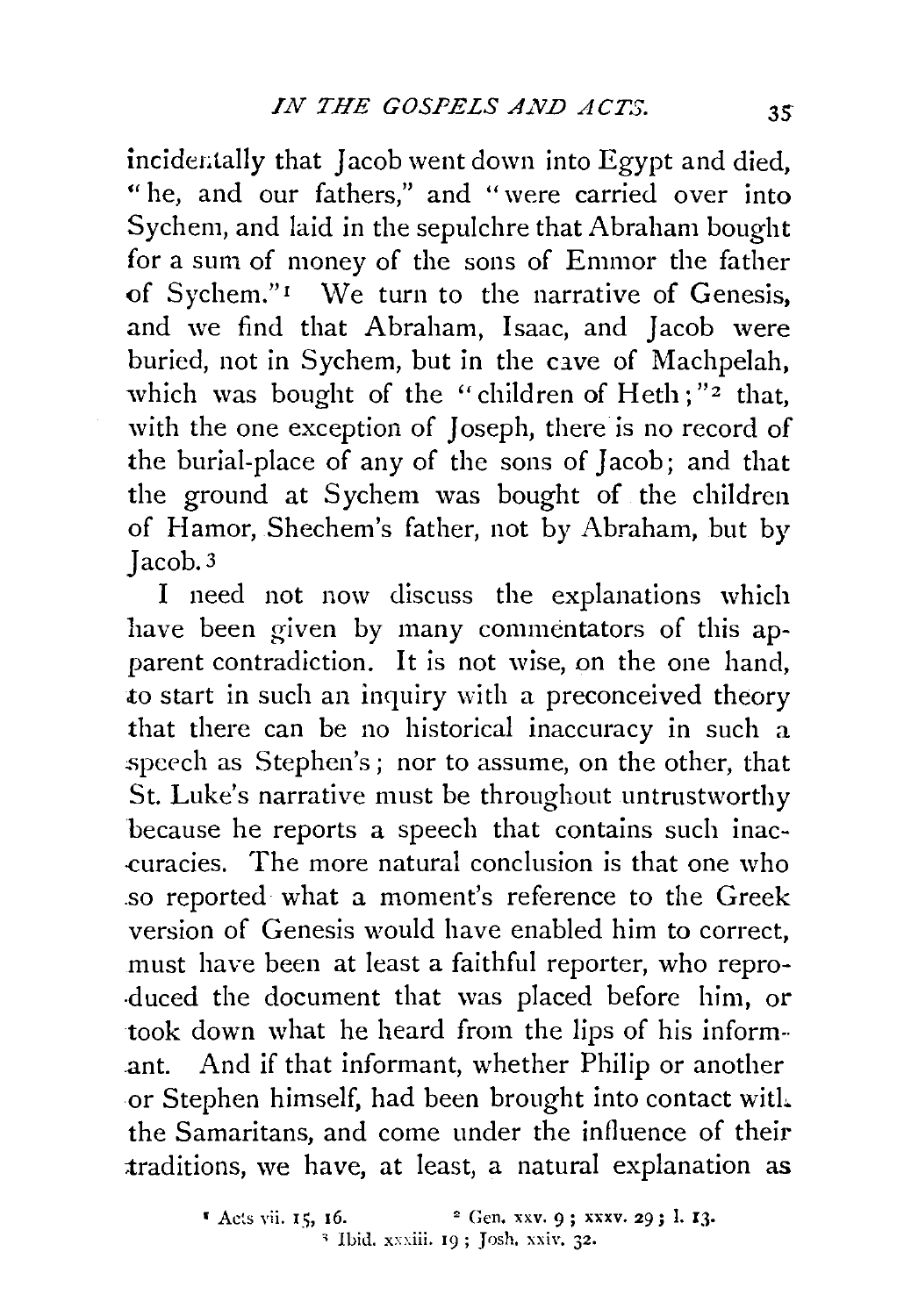to the source from which the statement, whether accurate or inaccurate, was derived. We know how the national pride of the Samaritans sought to enhance the reputation of their sacred places by manipulating the sacred text. To the Ten Commandments<sup>1</sup> they added an eleventh, that the Israelites were to write the words of the law on two tables of stone, and to set them on Gerizim, and there to build an altar and offer sacrifices. In Deuteronomy xi. 29 they read Gerizim instead of Ebal, as the place on which the memorial altar was to be dedicated. Gerizim, according to their traditions. adopted by many modern scholars, was identical with the Mount Moriah on which Abraham had offered his son.<sup>2</sup> On it Adam and Seth had offered sacrifices, and it had risen high, like Ararat, above the waters of the Flood. It was there that Abraham had had his memorable interview with Melchizedek, the priest of the Most High God.3 There was the well which bore Jacob's name, and the parcel of ground which he had given to. Joseph.4 There was the tomb of Joseph,5 and, according to one tradition, which Stephen apparently followed, that of his brethren also. Popular unwritten history in the East is not careful about accuracy and consistency in such matters, is regardless of anachronisms and otherchronological difficulties, and builds its conclusions on a slender groundwork of fact. Now what strikes one in the statement in Stephen's speech, with which we are now dealing, is that it is precisely such as was likely to have originated in a Samaritan tradition of the kind of those that have just been mentioned. Abraham had rested at the " place of Sychem" on his entry into the:

 $\cdot$  Exod. xx. 18, in the Samaritan Text.  $\cdot$  Gen. xxii. 2.  $1 \text{ b.i. xiv. } 18.$  4 John iv. 5, 6. s Josh xxiv. 32.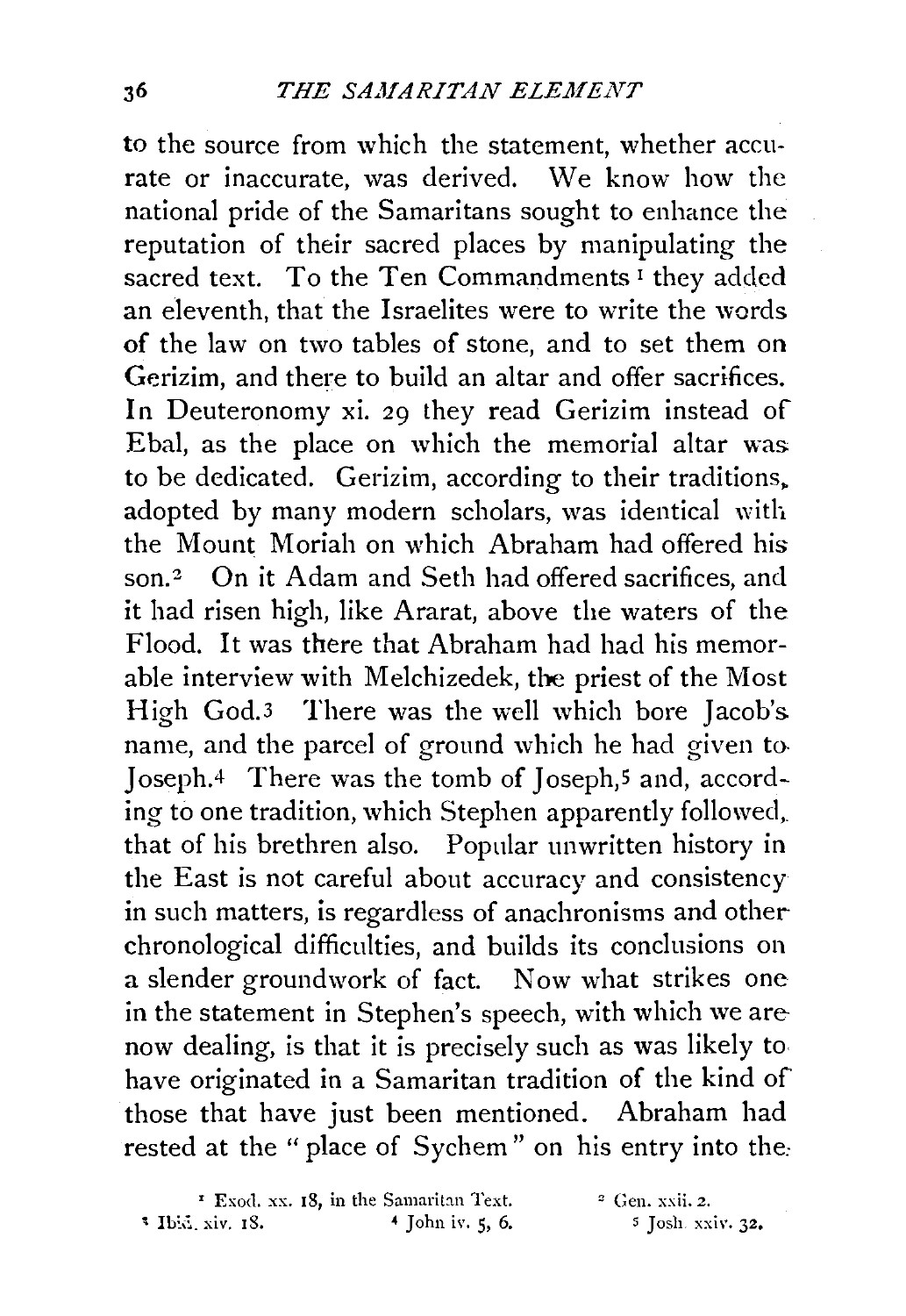land of Canaan, and had built there an altar unto the Lord.<sup> $I$ </sup> The land on which the altar was thus built must in some way have been transferred to him for that purpose. Men do not erect their sanctuaries on land which is exposed to daily desecration. The children of Hamor, the *B'nè Hamor*, of whom Jacob bought the land, are obviously not literally the sons of Hamor, but the tribe which bore that name; and the Hamor who appears in the history of Jacob must accordingly, in all probability, have taken the name of his ancestor, as Shechem took his from the town at the foot of Gerizim. In the paronomastic promise of Jacob to Joseph in Genesis xlviii.  $22 -$ " I have given thee one portion (one *Shechem)* above thy brethren, which I took out of the hand of the Amorite with my sword and with my bow" $-$  we have a reference to some unrecorded acquisition of land at Shechem, which was clearly distinct, on the one hand, from that for which the money was paid peaceably, and, on the other, from that which had been gained by the violence of Simeon and Levi, which Jacob lamented and condemned.<sup>2</sup> The act referred to implies the assertion of some ancestral rights, and if we suppose some such purchase as that which Stephen-following what there seems reason to regard as a Samaritan tradition-describes as having been made by Abraham when he first came to Shechem, and sought to secure the spot on which he had built his altar from desecration, we get an adequate explanation of what at first appears a grave and almost incompre-

, Gen. xii. 6.

• Ibid. xlix. 6, 7· The assumption made by many Commentators, that Jacob's words referred, not to the past, but to the future, and were prophetic of the future conquest of the land by his descendants, hardly calls for notice, except as an instance of the extent to which a non-natural method of interpretation is sometimes carried.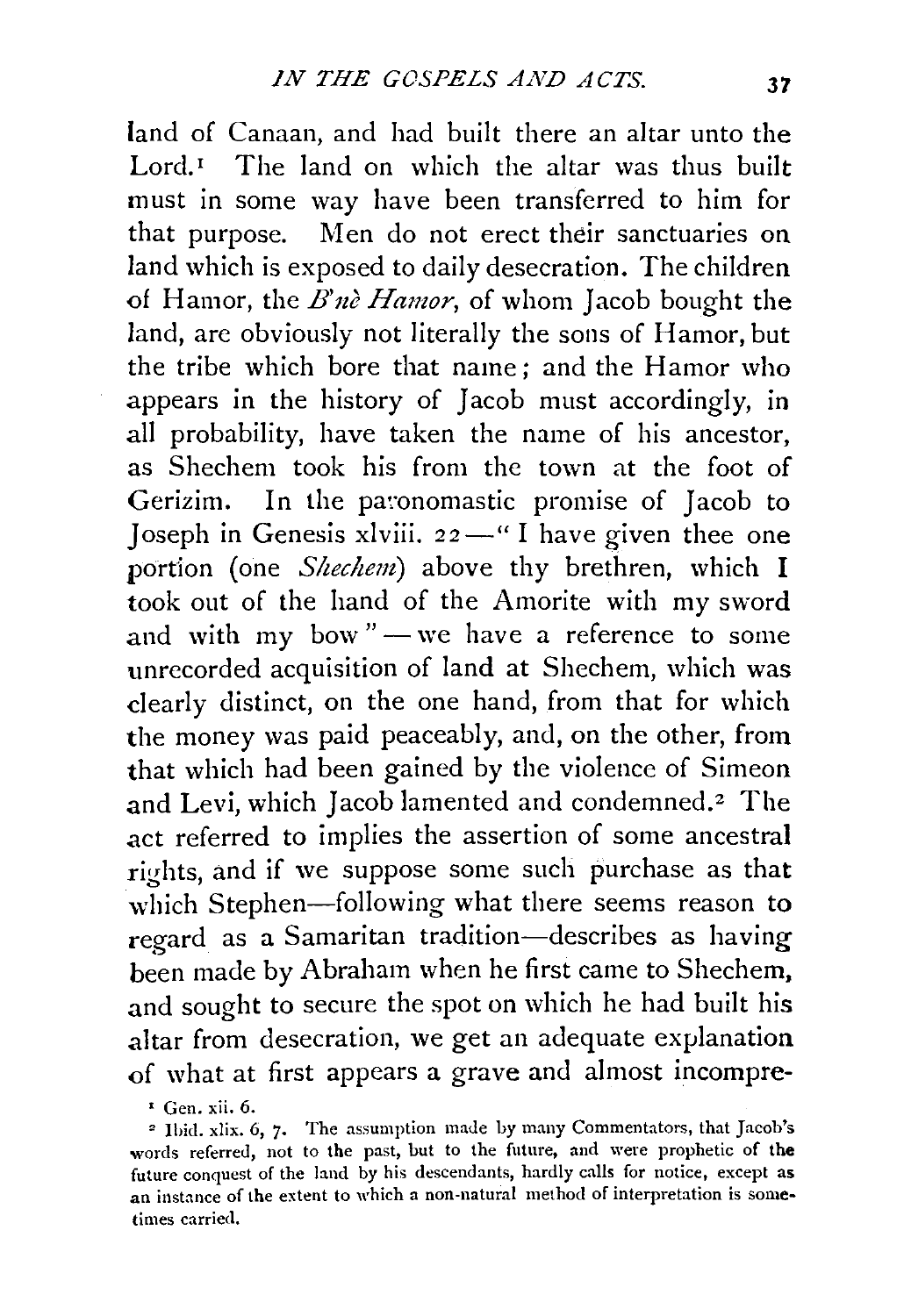hensible inaccuracy. It is not without interest, in its bearing on this question, to note the fact that there were conflicting traditions even as to the burial-place of the Twelve Patriarchs. Josephus,<sup>1</sup> obviously reporting as from personal observation, states that they were interred at Hebron, and that their sepulchres, which he describes as being of marble and richly sculptured, were shewn in his time. On the other hand, Rabbinic writers, quoted by Wetstein and Lightfoot,<sup>2</sup> report them to have been buried at Sychem, and Jerome,3 mentioning Sychem among the places to which Paula had made a pilgrimage, states that she turned aside to see their sepulchres. Here then we have abundant evidence that each locality had its traditions, diametrically at variance with those of its rival. If this were so as to the temple and the sepulchre, the sacrifice of Isaac and the meeting with Melchizedek, was it strange that there should be the tradition of the purchase of a piece of ground at Shechem by Abraham to set against the record of the purchase at Hebron of that piece of ground as taking in the sepulchre of the Patriarchs ? The Samaritans were hardly likely to leave their Jewish enemies in undisputed possession of that prerogative. Was it wonderful that Stephen, with his Samaritan associations, should follow the former rather than the latter? May not this also have been one of the factors in the rage and frenzy which led the multitude of Jeru salem to gnash their teeth as Stephen spake, and rush on him and stone him to death? Were they not likely to see in his proclamation of the truth that the Most High dwelleth not in temples made with hands, a

 $*$  *Ant.* ii. 8,  $§$  2.  $*$  *P Hor. Heb.* on Acts vii.  $*$  *Epitaph. Faula.*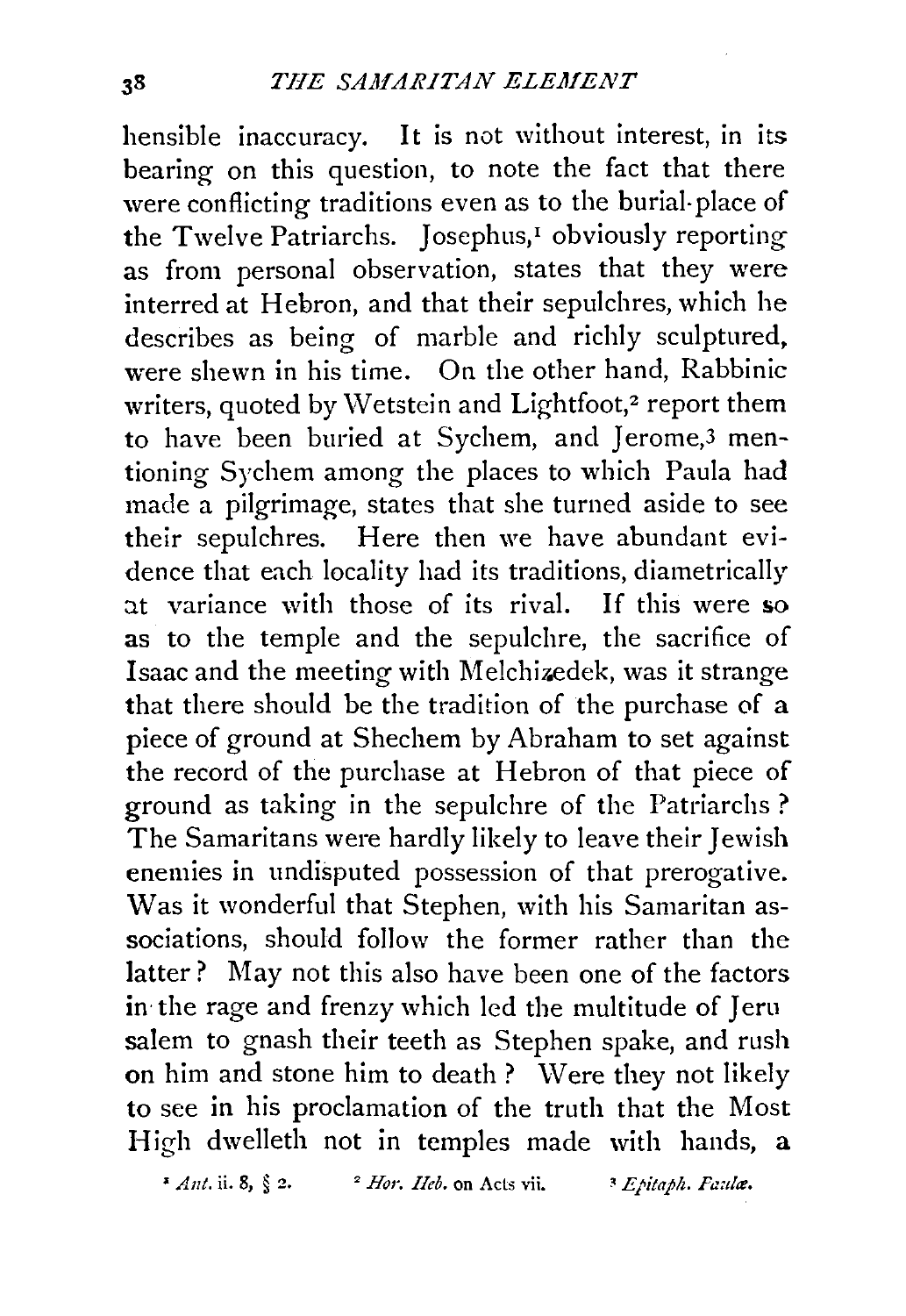covert plea for the sanctity of Gerizim, where the temple had been destroyed, as against the claims of the temple at Jerusalem, which was still standing? Even the name of the Most High God, which Stephen thus uses, was identified more or less closely with Samaritan associations. It first appears in the history of Melchizedek, in the scene at Salem, which they identified with a spot close to Shechem. The Aramaic equivalent, *Elion,* was the name of a god worshipped at Tyre and Zidon,<sup>1</sup> and the Samaritans, as Josephus states, identified themselves with the Zidonians.

It will hardly be questioned, I think, that the conclusion which I have ventured to suggest as at least probable, adds much to the interest of the history of Stephen and of Philip, as representing the first great expansion in the growth of the Apostolic Church. It serves to shew how they had been trained for their work in that expansion, what natural leanings and past associations might make them active in it. It explains, in part at least, how it was that Pharisees who had acquiesced in the teaching of the apostles burst out in passionate hatred at that of Stephen. It brings before us the great Apostle of the Gentiles, not only as working on to the breaking down of barriers, and the freedom of St. Stephen's lines generally, in all that he taught as worship, and the equal sanctity of all places where men worship the Father; but as specially continuing the work in which Philip certainly, and Stephen probably, had taken an active share, and bringing himself to join in acts of brotherhood and kindness with the Samaritans, whom he and other Pharisees had once

1 Euseh. Pnxp. *Emng.* i. 10.